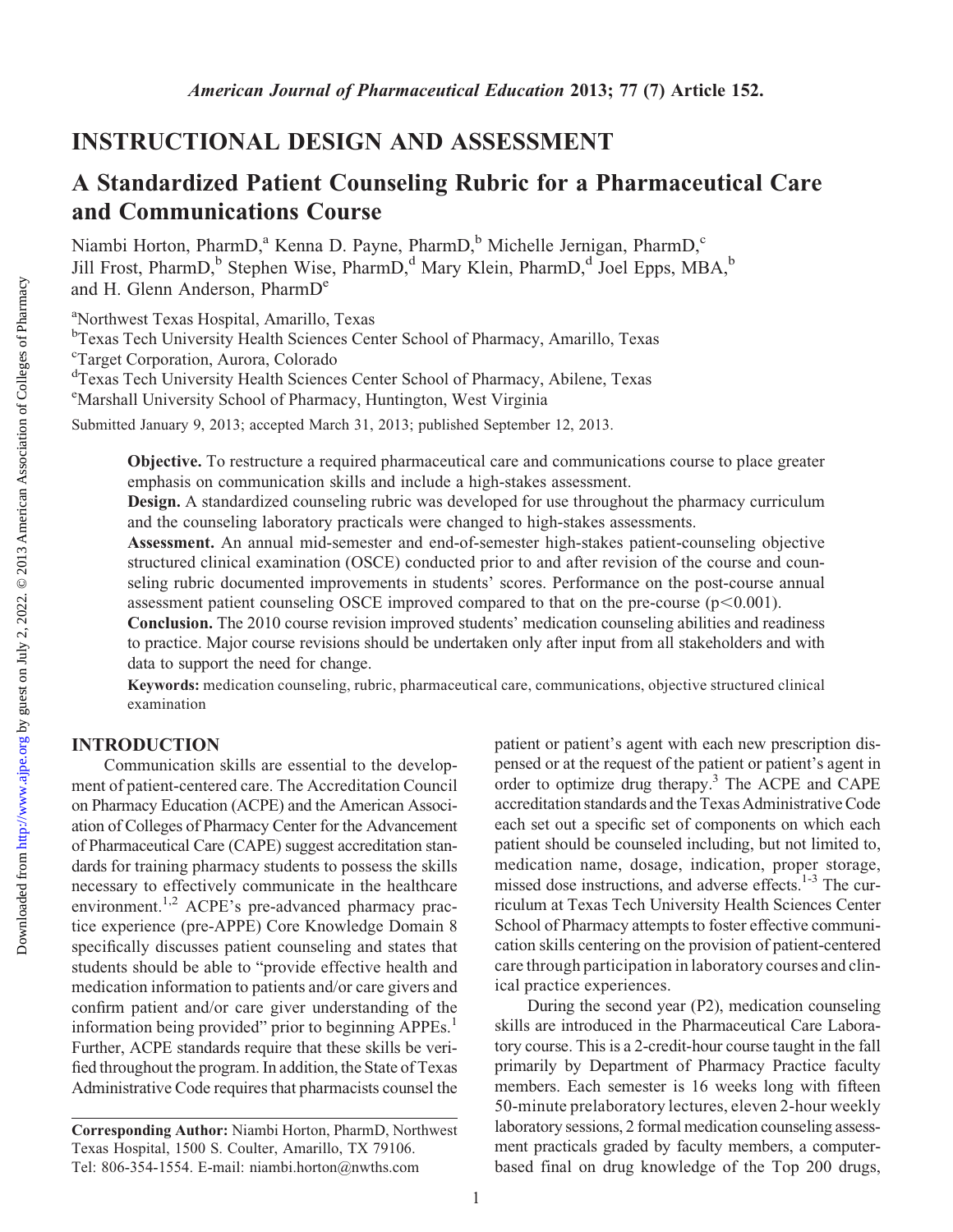and the communication and documentation of pharmaceutical care using a subjective, objective, assessment, plan (SOAP) note format.

Students' retention of core knowledge and skills taught in the curriculum are assessed each January on the school's annual assessment. The assessment is targeted at determining student readiness to practice based upon the abilities, skills, and knowledge all students are expected to have mastered prior to graduation. It includes both pen-and-paper examinations and objective structured clinical examinations (OSCEs). The assessment is linked to the courses comprising the school's curriculum by domain-specific ability statements. These ability statements form the basis upon which determination of the individual student's readiness to practice is made. Each year, student's individual scores are compared to their previous scores as well as to overall class scores from previous years to ensure that students are progressing in their knowledge, understanding, and skill ability. The Angoff method was used to establish criterion-referenced standards for all P4 subtests.<sup>4</sup> Each year, a table of specifications is developed that maps the pen-and-paper portion of the assessment to a broad sample of curricular content by domain. This table of specifications and the rubrics used during the OSCEs are disseminated to students 1 to 2 months prior to the assessment each year. OSCE medication counseling assessment scores are generated through simulated patient interactions using actors as patients and faculty members as graders.

Prior to 2011, medication counseling was assessed in multiple courses across the 4-year program and in the annual assessment without the use of a standard rubric. In 2010, second-year students' scores on the medication counseling portion of the annual assessment declined. Specifically, students did not perform satisfactorily those elements highlighted by ACPE and the Texas Administrative Code.<sup>1,3</sup> This decline prompted a review and subsequent revisions to the course in which counseling is taught. These changes focused on training pharmacists to be more effective counselors. During this review and revision of the patient counseling course, the decision was made to design and implement a standardized rubric throughout all courses in the curriculum that would be used in the annual assessment as well.

The teaching team responsible for the revisions hypothesized that by redesigning the course, student counseling proficiency would exceed the previous year's performance. This article describes the redesign of the pharmaceutical care laboratory course to increase the learning and retention of medication counseling skills, and an evaluation of student learning after completion of the course as part of the annual assessment.

#### **DESIGN**

Modifications were made to the course during the summer of 2010 in response to the curriculums review and student performance on the annual assessment. Those modifications included revisions of the course mission, objectives, and ability statements. The course mission was revised to place a greater focus on providing the doctoral students with the skills necessary to competently dispense medications and counsel patients according to state and federal law as well as promote best practices. The team focused on approaches in the redesign that would be limited in scope, as opposed to broad sweeping changes as they felt that changes at the introductory course level might yield a larger long-term benefit.<sup>5</sup> The course was redesigned to include an increased number of faculty-observed practice medication counseling sessions, requiring perfect scores on the core counseling requirements specifically noted by ACPE and the Texas Administrative Code, and remediation of students not earning a perfect score on the required components.<sup>1,3</sup> In order to focus solely on communication skills, all patient assessment skills were removed from the course and taught in a separate course during the spring semester.

As course objectives were tailored to meet the new mission for the 2010-2011 academic year, the number of course objectives was reduced from 21 to 7. The course objectives relevant to patient counseling included: effectively communicate with patients, caregivers, and healthcare practitioners; demonstrate competent situationspecific patient medication counseling; and demonstrate professionalism. Given the design of the course, objectives were application-based as defined by Bloom's taxonomy (ie, demonstrate competent situation-specific patient medication counseling).<sup>6</sup>

Because the course contained a variety of content and delivery methods, multiple forms of pedagogy and andragogy were used in 2009 and 2010, and were similar between the 2 years. Classroom-based lectures were mostly teacher-centered, directed learning with active learning integrated throughout, using cases and activities to enhance student involvement. Laboratory activities were mainly student-centered, authentic learning (learning in a setting that mimics the "real world," ie, role-playing medication counseling). Laboratory sessions in both years used peer counseling and grading, facilitated and selfdirected learning, and critical-thinking skills.

Another major modification to this course was the revision of the counseling assessment practicals. In 2010, the midterm and final counseling practicals were converted to high-risk assessments to enhance student performance. Students who received a failing grade at any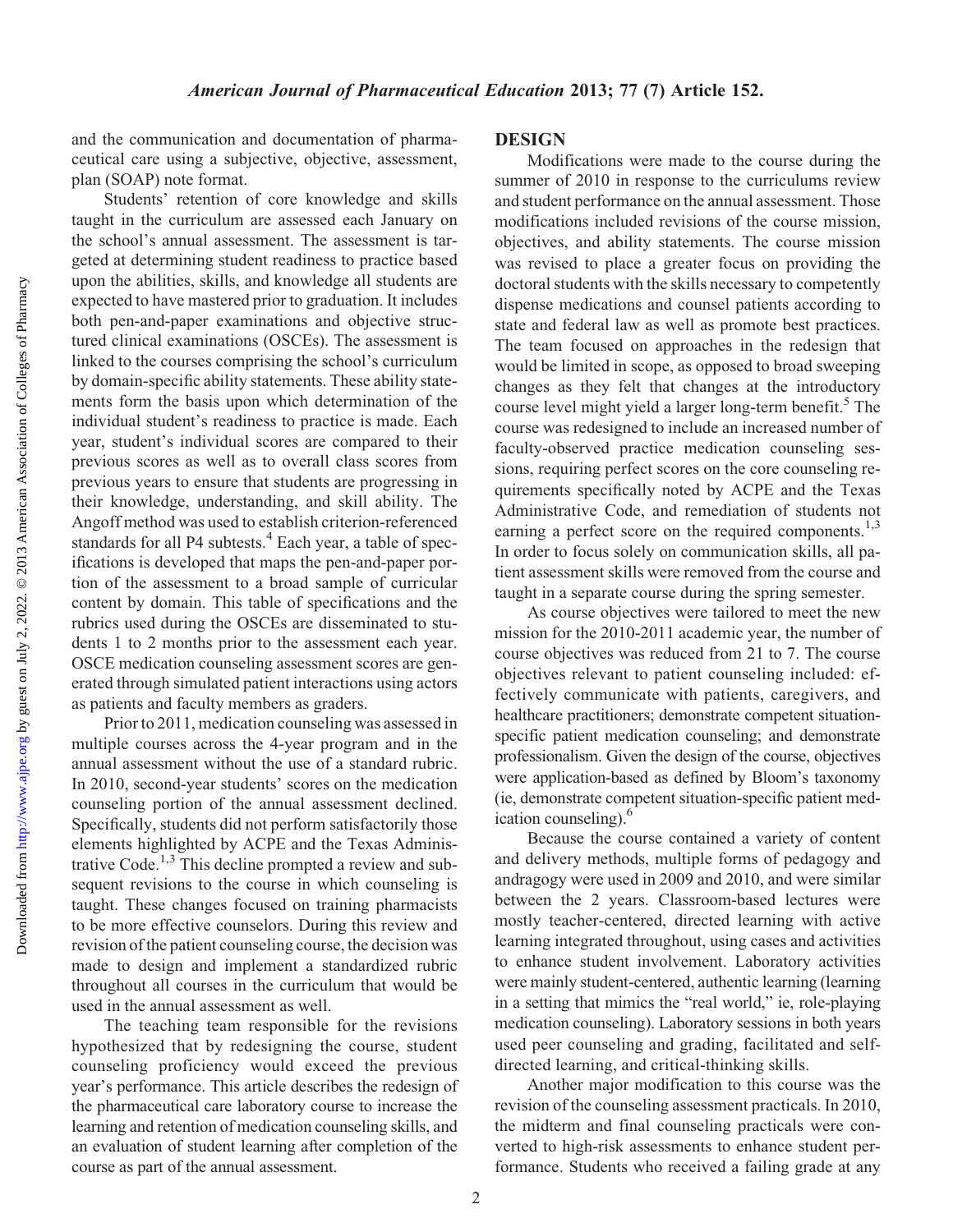Downloaded from

point on either of the practicals were required to repeat the practical until they achieved minimum competency in order to satisfactorily complete the course. Minimal competency was defined as performing each of 12 required elements, which were developed from ACPE and Texas Administrative Code core counseling requirements (generic and trade names, use/indication, dosage form and route of administration, dose and administration schedule, specialized medication preparation and administration, proper storage, missed doses, expected duration of therapy and whether refills were available, self-monitoring (efficacy and/or safety), common and severe adverse effects, prevent or minimize adverse effect, and common interactions where applicable (include drug-drug, drug-food, and drug-disease).<sup>1,3</sup>

#### Fall 2009 Course and Grading Rubric

The 2009 Student Counseling Evaluation Form was divided into 3 major sections: attending behavior (25 points), verbal skills (15 points), and counseling structure (60 points). The grading scale was points-based per achievement. The rubric assessed appropriate counseling time, deducting 5 points from the overall grade if the student counseled the patient less than 3 minutes or greater than 6 minutes. The course team allowed partial credit in an effort to minimize the punitive "all-or-nothing" requirements of the 2009 rubric (Appendix 1). On the annual assessment patient counseling OSCE, students were not awarded partial credit in an effort to maintain ease of grading and inter-grader reliability. Students who failed the annual assessment patient counseling OSCE were asked to meet with a faculty member to review their performance and discuss opportunities for improvement.

#### Fall 2010 Course and Grading Rubric

In 2010, the Student Counseling Evaluation Form was revised and renamed the Patient Counseling Rubric. This form was divided into 2 major sections consisting of 12 required elements (75% of the overall grade, all elements required for passing) and 10 elements required for mastery of counseling (25% of the overall grade). Students were required to perform all 12 of the counseling elements in the required elements section (Appendix 2). If a student missed 1 of the 12 required elements, a grade of 69% was automatically assigned for the counseling session and remediation was required. Converting the rubric of the 12 required elements to a pass or fail grade minimized the risk of subjective grading, maximized student accountability, and improved consistency with the annual assessment patient counseling OSCE and current practice. The 2011 annual assessment OSCE used a modified version of the medication counseling course rubric. The

major modifications to the rubric were the allowance of partial credit for each element and elimination of the highstakes nature of the assessment. The 2011 annual assessment OSCE used a revised rubric that also included pass or fail required elements but was not the same rubric used in the patient-counseling laboratory course.

During each laboratory session, students were required to practice filling prescriptions with accurate labels, counsel a partner regarding 1 of the dispensed medications, and evaluate a peer counseling session. Students were divided into groups of 3, rotating through the roles of pharmacist, patient, and evaluator. A faculty member informally assessed every student at least once prior to the midterm assessment practical using the grading rubric.

The counseling sessions during the midterm and final counseling assessment practical were faculty graded and each worth 20% of the total course grade. Remediation was required for all students who did not meet minimal competency. After the first attempt at the midterm counseling assessment practical, the students' counseling sessions were recorded. This change midcourse was in response to student concerns about the high-risk nature of the assessment and lack of independent verification that an element had been omitted. The faculty member on the course agreed that this was a valid concern and made the change in order to meet the needs of the students. Grading deductions after the initial attempt are reflected in Table 1.

### EVALUATION AND ASSESSMENT

All analyses were performed using the SPSS 21.0 statistical package (SPSS, Inc, Chicago, IL). Appropriate descriptive statistics were used to summarize all data. Data from paired samples were analyzed using either the paired  $t$  test or McNemar statistic. Data from independent samples were analyzed by either independent samples  $t$  tests or by using the chi-square statistic. In the case of independent samples, the Fisher exact test was substituted for the chi-square statistic in cases where expected frequencies were observed to be less than 5 in any cell. The level of significance for all statistical analyses was maintained at a  $p \le 0.05$ . This study was exempt from formal institutional review board review.

For fall 2009, no students failed the course and the students' average scores for the midterm and final practical examinations were  $93.8 \pm 4.2$  and  $92.3 \pm 4.7$ , respectively. There was an overall decline in student performance on the 2010 annual assessment with regard to patient counseling skills, particularly in the P2 year, which was comprised of the students who had just completed the course (Table 2). These findings resulted in the redesign of the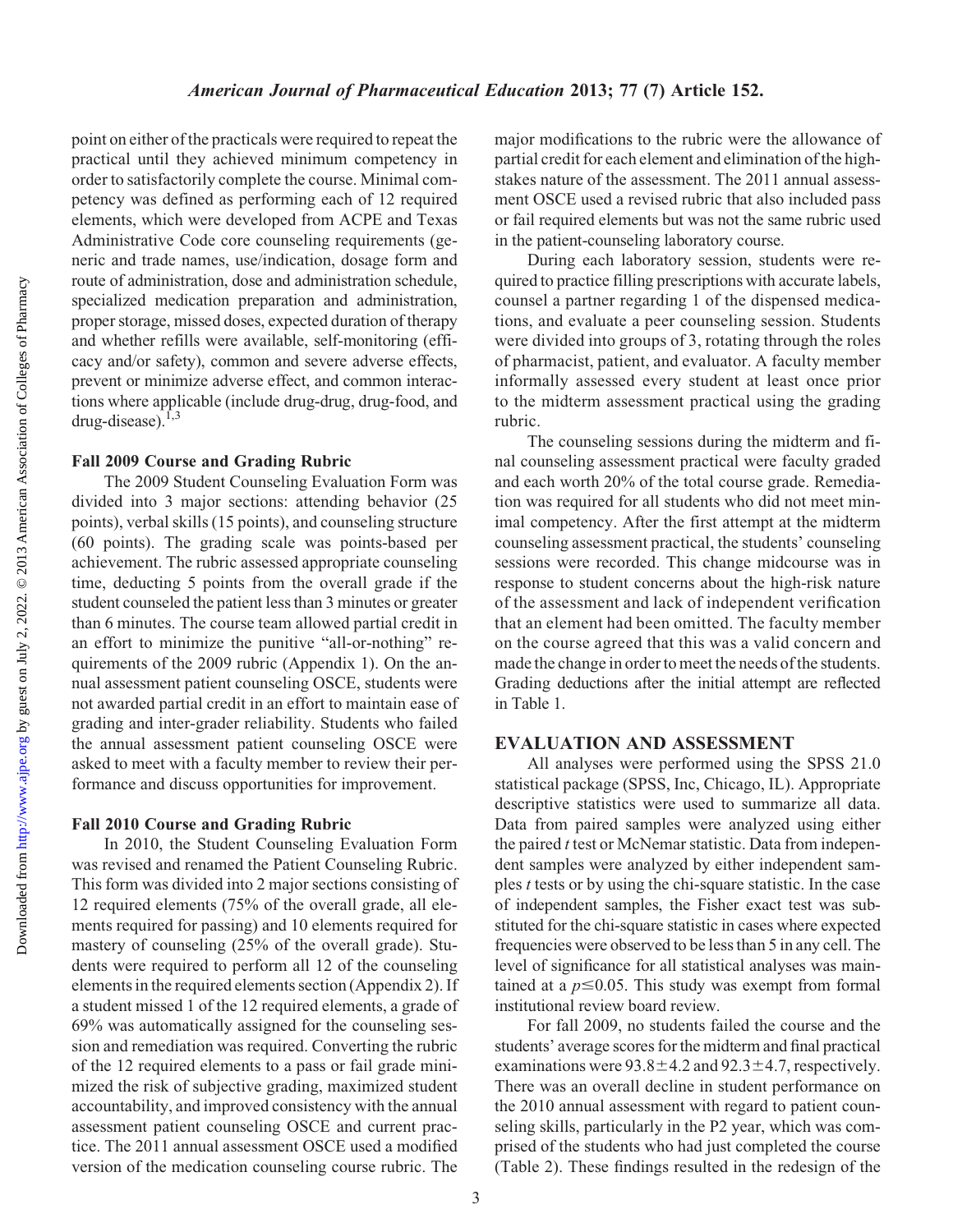| <b>Patient Counseling Course</b>   | 2009                                                                                                                                                                                                     | 2010                                                                                                                                                                                                                                                                                                                                                                                                                                                                                                                        |
|------------------------------------|----------------------------------------------------------------------------------------------------------------------------------------------------------------------------------------------------------|-----------------------------------------------------------------------------------------------------------------------------------------------------------------------------------------------------------------------------------------------------------------------------------------------------------------------------------------------------------------------------------------------------------------------------------------------------------------------------------------------------------------------------|
| Number of Counseling Lectures      |                                                                                                                                                                                                          | 3                                                                                                                                                                                                                                                                                                                                                                                                                                                                                                                           |
| Description of Laboratory Activity | Dispensing, counseling, patient<br>interviewing, SOAP writing, and patient<br>assessment skills; peer counseling; peer<br>grading; faculty-graded midterm and<br>final; rubric divided into 3 components | Dispensing, counseling, patient<br>interviewing, and SOAP writing; peer<br>counseling; peer grading; faculty review<br>before midterm; faculty-graded midterm<br>and final; rubric divided into 2<br>components; 1 component consists<br>of 12 required elements                                                                                                                                                                                                                                                            |
| Grade Assignment                   | $40\%$ total – Midterm & Final<br>Non-high stake examination                                                                                                                                             | $40\%$ total – midterm and final<br>Both high stakes examination; 12 all-or-<br>nothing components required to pass                                                                                                                                                                                                                                                                                                                                                                                                         |
| Remediation                        | None                                                                                                                                                                                                     | 1 <sup>st</sup> Fail of Midterm or Final<br>Re-counsel on a new drug and meet grading<br>requirements $-$ no penalty<br>2 <sup>nd</sup> Fail of Midterm or Final<br>Re-counsel on a new drug and meet grading<br>requirements – Grade $\leq 85$<br>3 <sup>rd</sup> Fail of Midterm or Final<br>Re-counsel on a new drug and meet grading<br>requirements $- \leq 80$<br>4 <sup>th</sup> Fail of Midterm or Final<br>Re-counsel on a new drug and meet grading<br>requirements $- \leq 75$<br>No limit to number of failures |

Table 1. Overview of a Patient Counseling Course

course in preparation for the fall 2010 semester. The average grades for the midterm and final practical examinations during the first semester of the newly revised course for fall 2010 were  $96.2 \pm 4.8$  and  $95.6 \pm 5.8$ , respectively  $(p=0.283)$ .

During the fall 2010 semester, 51 of 127 students required remediation after the midpoint practical. Twentyseven of those students satisfactorily completed the midterm on the second attempt. The remaining 24 students satisfactorily passed the practical after the third attempt (second remediation). The number of students requiring remediation after the final counseling practical was drastically reduced, with 10 students requiring remediation. Nine of the 10 students satisfactorily completed the final counseling practical after the second attempt while 1 student required 3 attempts to successfully complete it.

The annual assessment results for 2011 also improved compared with the previous year's results (Table 2). Overall mean patient counseling OSCE scores were  $26.6 \pm 3.1$  and  $23.0 \pm 3.0$  for 2011 and 2010 assessments, respectively ( $p < 0.001$ ). Subdomain scores were similar for communication  $(9.1 \pm 1.1 \text{ vs } 9.4 \pm 0.9, p=0.83, 2010)$ vs 2011), but significantly improved in 2011 for the skills domain ( $17.5 \pm 2.6$  vs  $13.6 \pm 2.7$ ,  $p \le 0.001$ ).

Table 2 contains the annual assessment performance for students in 2010 and 2011 (reflecting the course as taught in fall 2009 and fall 2010, respectively). The items marked with an asterisk were the 12 required elements included in the standardized medication counseling rubric during fall 2010. There was no difference between the students' performance in 2010 vs 2011 for 42% of the elements assessed. Of the remaining 58% (or 18 elements) there was a significant improvement in student performance from 2010 to 2011. In the elements where a difference was detected, the majority of the findings favored the 2011 student performance (15 items). Of the 3 items that favored student performance in 2009, only 1 item was specifically included in the newly revised standardized rubric (proper storage and disposal). The 2 remaining elements specifically relate to the Indian Health Services method of patient counseling, which was removed from the course in fall 2010.<sup>8</sup>

### DISCUSSION

As Texas Administrative Code requires counseling on all new prescriptions, improving the ability of pharmacy students to appropriately and effectively communicate with patients about their medications is imperative.<sup>3</sup> The intent of the high-risk assessments in the course was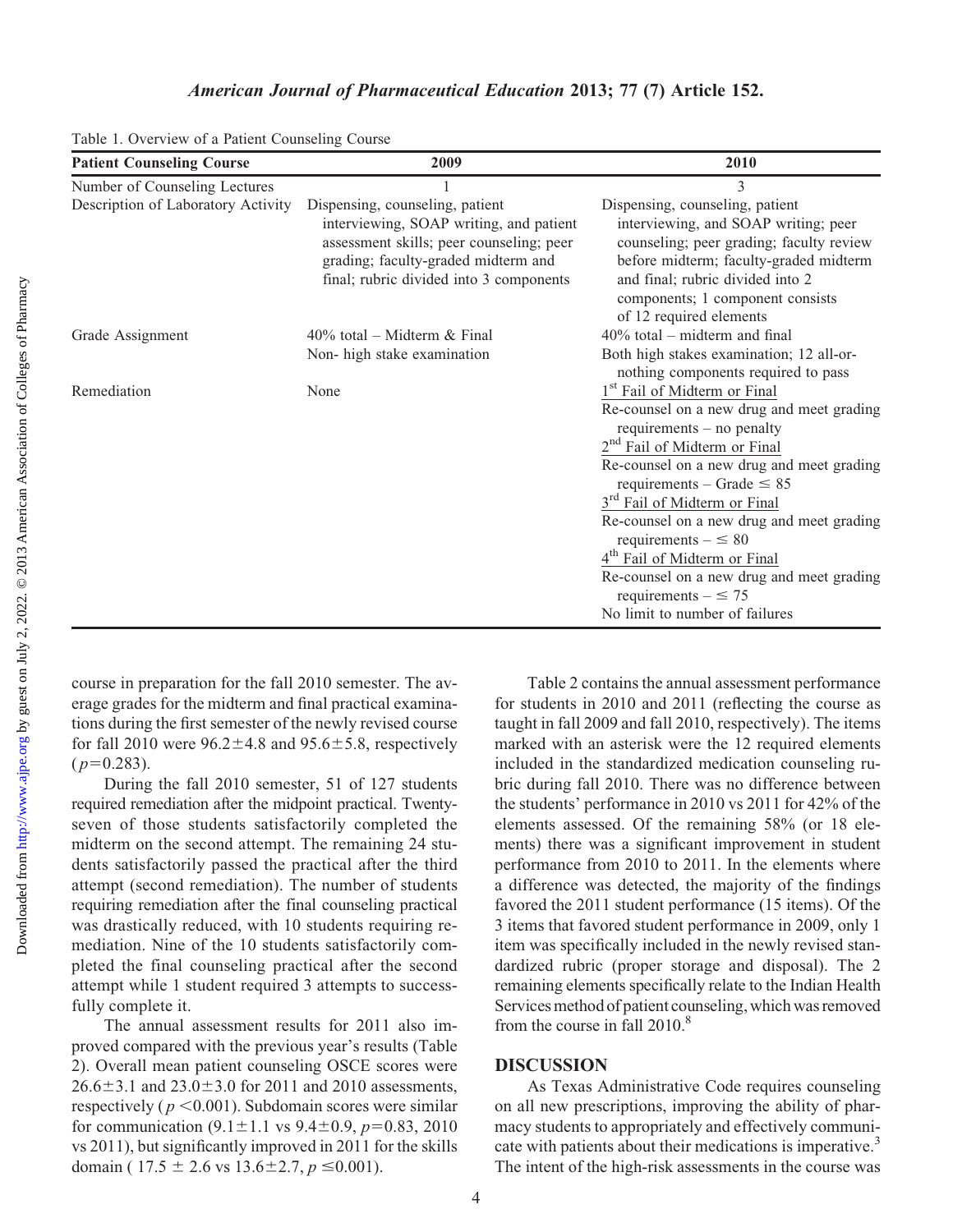| Table 2. Second-Year Pharmacy Students' Performance on an Annual Assessment |  |  |  |  |
|-----------------------------------------------------------------------------|--|--|--|--|
|-----------------------------------------------------------------------------|--|--|--|--|

|                                                                                   | 2010    | 2011    |                  |
|-----------------------------------------------------------------------------------|---------|---------|------------------|
| <b>Description</b>                                                                | $n=129$ | $n=130$ | $\boldsymbol{P}$ |
| Calm enough to communicate clearly.                                               | 94.6    | 90.0    | 0.17             |
| Distractions (ie, fidgeting) were limited and did not interfere with counseling.  | 94.6    | 87.7    | 0.24             |
| Open body posture (avoided crossing arms).                                        | 100.0   | 99.2    | 1.0              |
| Squarely faced patient.                                                           | 96.9    | 99.2    | 0.21             |
| Eye contact between 25 to 75% of the time.                                        | 94.6    | 97.7    | 0.19             |
| Optimal distance (1.5 to 4 feet) from patient.                                    | 97.7    | 99.2    | 0.37             |
| Pace, tone, and volume appropriate enough to communicate clearly.                 | 94.6    | 90.0    | 0.170            |
| Used open-ended questions prior to closed-ended questions.                        | 94.6    | 87.7    | 0.05             |
| Avoided leading or restrictive questions.                                         | 96.1    | 94.6    | 0.56             |
| Avoided medical/technical terms.                                                  | 65.9    | 60.0    | 0.33             |
| Introduced him/herself by name and title.                                         | 88.5    | 97.7    | 0.004            |
| Asked patient, "What purpose did your doctor tell you" or something similar.      | 96.9    | 93.8    | 0.23             |
| Stated the generic name of the medication. <sup>a</sup>                           | 75.6    | 96.9    | < 0.001          |
| Discussed the purpose or indication of the medication. <sup>a</sup>               | 93.1    | 98.5    | 0.03             |
| Asked patient, "How did your doctor tell you to take?" or something similar.      | 92.4    | 79.2    | 0.002            |
| Discussed the specific administration techniques of this medication. <sup>a</sup> | 89.3    | 100.0   | < 0.001          |
| Discussed the dosage and duration of use. <sup>a</sup>                            | 31.3    | 85.4    | < 0.001          |
| Discussed the storage and disposal of this medication. <sup>a</sup>               | 82.4    | 73.1    | 0.07             |
| Discussed missed dose instructions. <sup>a</sup>                                  | 64.9    | 81.5    | 0.002            |
| Asked patient, "What did your doctor tell you to expect?" or something similar.   | 94.7    | 75.4    | < 0.001          |
| Discussed expected benefits of this medicine.                                     | 58.8    | 82.3    | < 0.001          |
| Discussed common side effects of this medicine. <sup>a</sup>                      | 67.9    | 88.5    | < 0.001          |
| Discussed rare but serious side effects of this medicine. <sup>a</sup>            | 44.3    | 70.0    | < 0.001          |
| Discussed self-monitoring for onset of action and side effects. <sup>a</sup>      | 42.0    | 79.2    | < 0.001          |
| Discussed potential drug-nonprescription drug med interactions. <sup>a</sup>      | 24.4    | 65.4    | < 0.001          |
| Discussed potential drug-food interactions. <sup>a</sup>                          | 35.9    | 85.4    | < 0.001          |
| Discussed appropriate lifestyle recommendations.                                  | 18.3    | 62.3    | < 0.001          |
| Verified patient understanding by asking a relevant question.                     | 73.3    | 66.9    | 0.26             |
| Inquired about patient questions.                                                 | 95.4    | 93.8    | 0.57             |
| Identified drug interaction upon review of home medications list.                 | 41.2    | 80.8    | < 0.001          |
| Provided appropriate nonprescription drug recommendation to patient request.      | 52.7    | 88.5    | < 0.001          |
| Overall patient counseling OSCE pass/fail.                                        | 55.7    | 84.6    | < 0.001          |

Abbreviations: PCOSCE=Patient counseling objective structured clinical examination.<br><sup>a</sup> Denotes the required elements included in the standardized rubric introduced in fall 2010.

to ensure that the students focused more on their counseling skills both within and outside the classroom setting, including the annual assessment patient counseling OSCE. There were several factors that contributed to the improved annual assessment performance by students in 2011. Among those were the creation of a standardized, objective rubric; frequent assessment of student counseling performance by faculty members and peers; and revising the counseling assessment into a high-stakes assessment. The culmination of these events contributed to improved student performance both in the course and in the annual assessment over that in previous years. The improvement in annual assessment and course performance was likely multifactorial, influenced by redesigning the course, changing the counseling to a high-stakes assessment, and using a standardized objective assessment tool.

The redesign of the course did not require additional resources. The greatest efforts were in developing a comprehensive rubric to be used in all settings where patient counseling is assessed and in redistribution of faculty time and effort in the laboratory portion of the course. Because the course team changed the counseling to a high-stakes assessment, they felt that each student should receive personal and frequent feedback from peers and faculty members prior to the first assessment. This premise required changes in the laboratory activities, ensuring that student counseling was assessed weekly.

While the alteration of the course design and practical examination grading in the course during the fall of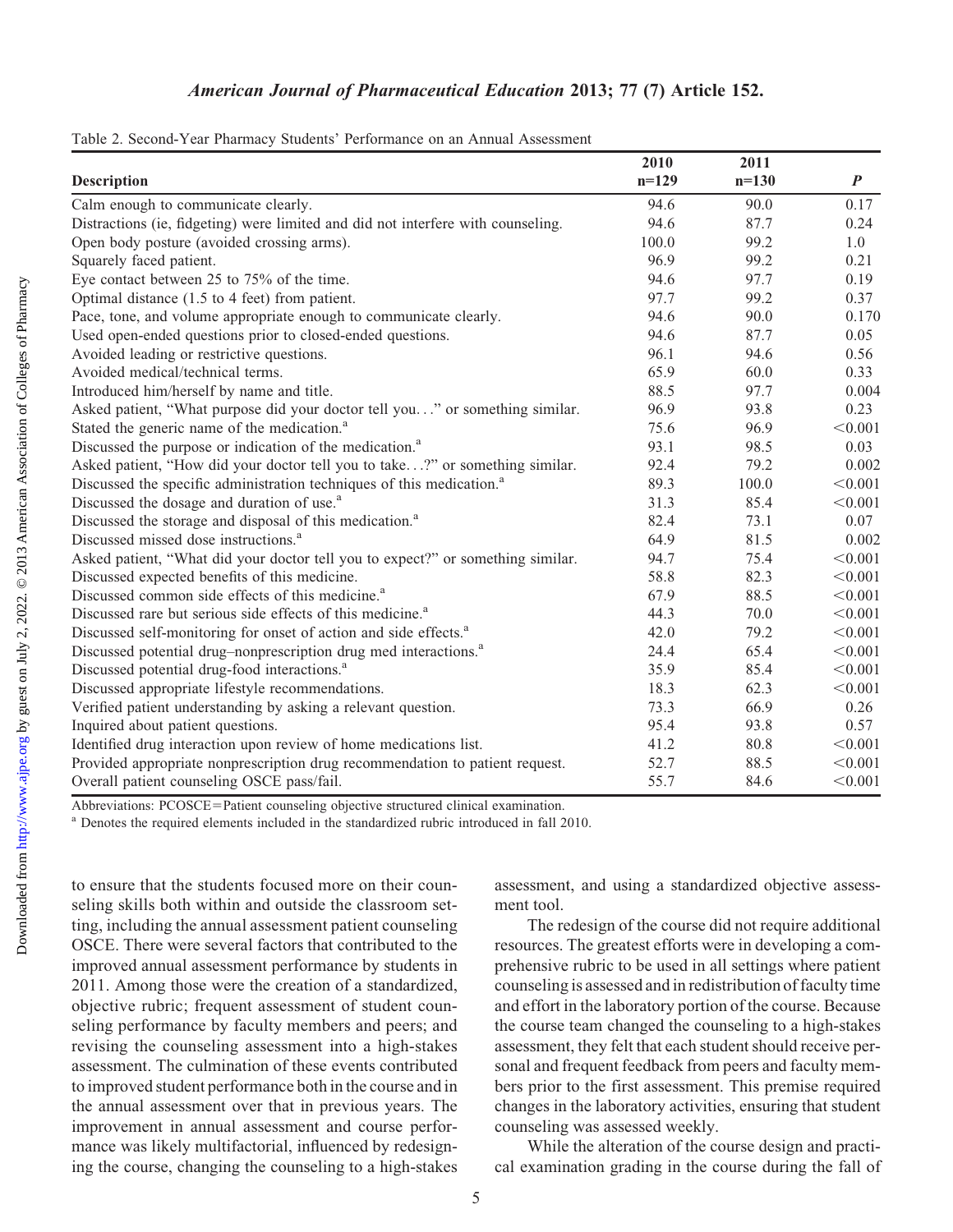2010 appears to have contributed to the improved scores in the 2011 annual assessment patient counseling OSCE, course revision was not without complications. After the first practical examination, 41% of students did not pass because they missed at least 1 of the 12 required counseling elements on the grading rubric and were required to remediate, some up to 2 additional times. However, the students showed a marked improvement in skills on the second practical administered later that semester, with fewer students (8%) requiring remediation.

Remediation needs were high during the fall 2010 course and an unexpected demand was placed on faculty time for completion of remediation. With frequent individualized assessment and feedback using the newly developed rubric, the course team thought that there would be little or no need for remediation throughout the semester. The course team underestimated the time and effort required to remediate students in a timely manner. This identified the importance of contingency plans and having a flexible course team to meet the needs of the students to support the course changes. The course revision also highlighted the need of the course team to be responsive and accommodating to student needs and concerns. Fortunately, the school possesses the ability to digitally record student-counseling sessions, so there was a way to quickly and completely respond to student concerns about the highstakes nature of the assessments and their desire to have independent verification of each counseling session.

The standardized rubric developed for the course has continued to be used in all courses and experiential clerkships throughout the school's curriculum where student counseling of medications is assessed. The development of the rubric used to assess medication counseling has led to standardization throughout the curriculum and reinforced the importance of patient counseling. It has also served to link the various courses and to emphasize the

medication counseling components required for minimal competency based on the Texas Administration Code.<sup>3</sup>

### **SUMMARY**

Redesign of the patient counseling course in 2010 improved students' medication counseling abilities and readiness to practice. Quantitative and qualitative data analysis proved a more objective approach to course revision and, ultimately, student performance. Ongoing annual assessment is warranted to ensure that minor changes in delivery or assessment do not stray from the overall course objective or terminal outcomes of the school or university.

#### **REFERENCES**

1. Accreditation Council for Pharmacy Education. Accreditation standards and guidelines for the professional program in pharmacy leading to the doctor of pharmacy degree. https://www.acpe-accredit. org/pdf/S2007Guidelines2.0\_ChangesIdentifiedInRed.pdf. Accessed June 13, 2012.

2. Educational Outcomes 2004. American Association of Colleges of Pharmacy Center for Advancement of Pharmaceutical Education. http://www.aacp.org/resources/education/Documents/CAPE2004.pdf. Accessed August 8, 2013.

3. Title 22, Part 15, Chapter 291 Pharmacies, Subchapter B, Community Pharmacy (Class A), Rule 291.33, Operational Standards. Texas Administrative Code. http://info.sos.state.tx.us/pls/pub/readtac  $% x = R\alpha$ =R&app=9&p\_dir=&p\_rloc=&p\_tloc=&p\_ploc=  $\&pg=1\&p\_tac=\&ti=22\&pt=15\&ch=291\&tl=33.$  Accessed July 7, 2011.

4. Angoff WH. Scales, norms, and equivalent scores. In: Thorndike RL, ed. Educational Measurement. Washington, DC: American Council on Education; 1971.

5. Blom L, Wolters M, Ten Hoor-Suykerbuyk M, van Paassen J, van Oyen A. Pharmaceutical education in patient counseling: 20 h spread over 6 years. Patient Educ Couns. 2011;83(3):465-471. 6. Bloom BS. Taxonomy of Educational Objectives Book 1: Cognitive Domain. White Plains, NY: Longman (New York); 1956. 7. Lewis RK, Lasack NL, Lambert BL, Connor SE. Patient counseling–a focus on maintenance therapy. Am J Health Syst Pharm. 1997;54(18):2084-2098.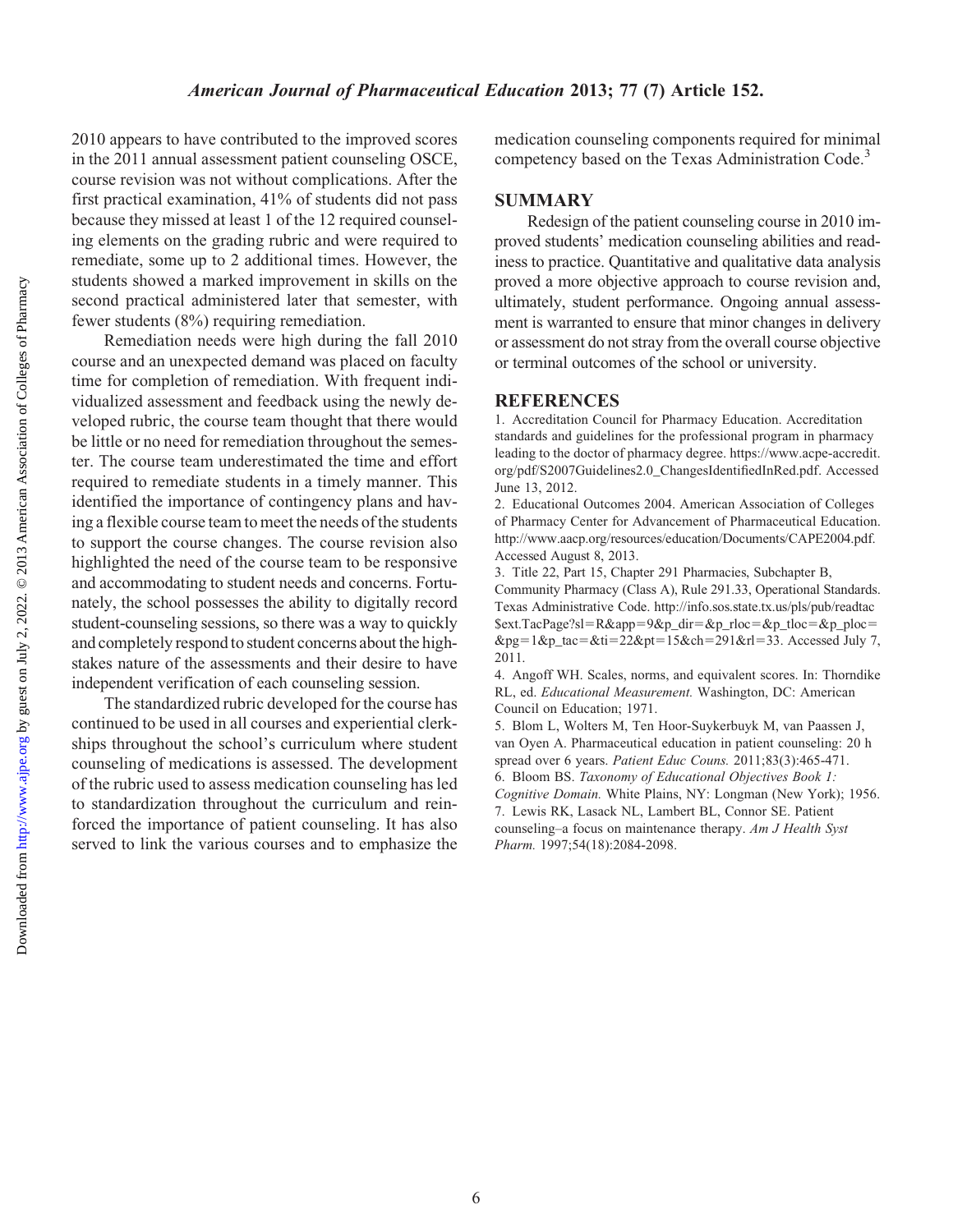| <b>Item</b>                     | <b>Meets Expectations</b><br>100%                                                                | <b>Needs Improvement</b><br>50%                                                                      | Unsatisfactory<br>$0\%$                                                                           |
|---------------------------------|--------------------------------------------------------------------------------------------------|------------------------------------------------------------------------------------------------------|---------------------------------------------------------------------------------------------------|
| <b>Attending Behaviors</b>      |                                                                                                  |                                                                                                      |                                                                                                   |
| Eye Contact                     | Maintained appropriate eye<br>contact.                                                           | Initial eye contact, more time<br>reading notes.                                                     | Little eye contact.                                                                               |
| Vocal Qualities                 | Appropriate tone, pace and<br>volume.                                                            | At times inappropriate<br>volume/pace/tone.                                                          | Tone, pace or volume was<br>inappropriate.                                                        |
| Verbal Tracking                 | Listened to patient and<br>smoothly changed from<br>one topic to the next.                       | Listened to patient,<br>consistently changed topics<br>ineffectively, occasionally<br>interrupted.   | Did not seem to listen to<br>patient or interrupted<br>patient story.                             |
| Body Language                   | Faced patient squarely, open<br>body posture, expressive<br>face, no distracting<br>gestures     | Mostly appropriate body<br>language inappropriate<br>facial expressions.                             | Mostly inappropriate body<br>language.                                                            |
| Distance from Patient           | Maintained comfortable/<br>appropriate distance.                                                 | At times too close or distant<br>posture.                                                            | Consistently too close or<br>distant posture.                                                     |
| <b>Verbal Skills</b>            |                                                                                                  |                                                                                                      |                                                                                                   |
| Appropriate Language            | Appropriate language and no<br>inappropriate medical<br>jargon.                                  | Mostly appropriate language<br>or used inappropriate<br>medical jargon.                              | Relied extensively on<br>medical jargon or<br>displayed consistent<br>inappropriate language.     |
| Use of Questions                | Facilitative open-ended<br>questions.                                                            | Some closed-ended or<br>restrictive questions.                                                       | Mostly closed-ended and<br>restrictive questions.                                                 |
| <b>Facilitated Conversation</b> | Appropriate verbal gestures.                                                                     | Some facilitating verbal<br>gestures.                                                                | Few, if any, verbal gestures.                                                                     |
| <b>Counseling Structure</b>     |                                                                                                  |                                                                                                      |                                                                                                   |
| Introduction                    | Introduced self and title,<br>appropriately<br>acknowledged individual.                          | Failed either to give name,<br>title or determine to whom<br>speaking (patient or patient<br>agent). | Skipped intro or intro<br>ineffective.                                                            |
| Determine Patient<br>Knowledge  | Asked patient about what<br>physician told them about<br>med and if patient has<br>taken before. | Did not fully explore patient's<br>knowledge of medication<br>or disease state.                      | Failed to explore patient's<br>knowledge of med/disease<br>or ineffective in doing so.            |
| Medication Regimen              | Said med name, indication,<br>dosing frequency and route<br>of administration.                   | Skipped 1 of the following:<br>name, indication, dosing<br>frequency or route.                       | Did not discuss any of the<br>following: name,<br>indication, dosing<br>frequency or route.       |
| Med Benefit/ADRs                | Thoroughly described<br>benefits of medication<br>prior to discussing major<br>side effects.     | Described benefits/side<br>effects but failed to<br>describe in correct order.                       | Failed to describe benefits or<br>side effects.                                                   |
| Patient-specific Med Issues     | Discussed onset of action,<br>duration of therapy, missed<br>doses.                              | Failed to discuss one or two<br>major issues related to the<br>specific medication.                  | Failed to discuss or gave<br>incorrect patient specific<br>medication issues.                     |
| <b>Medication Issues</b>        | Discussed safe storage, refills<br>and discussed interactions.                                   | Failed to discuss one or two<br>major issues related to the<br>specific medication.                  | Failed to address storage,<br>refills, or interactions or<br>provided superficial<br>information. |

Appendix 1. Student Counseling Evaluation Form Used in Fall 2009

(Continued)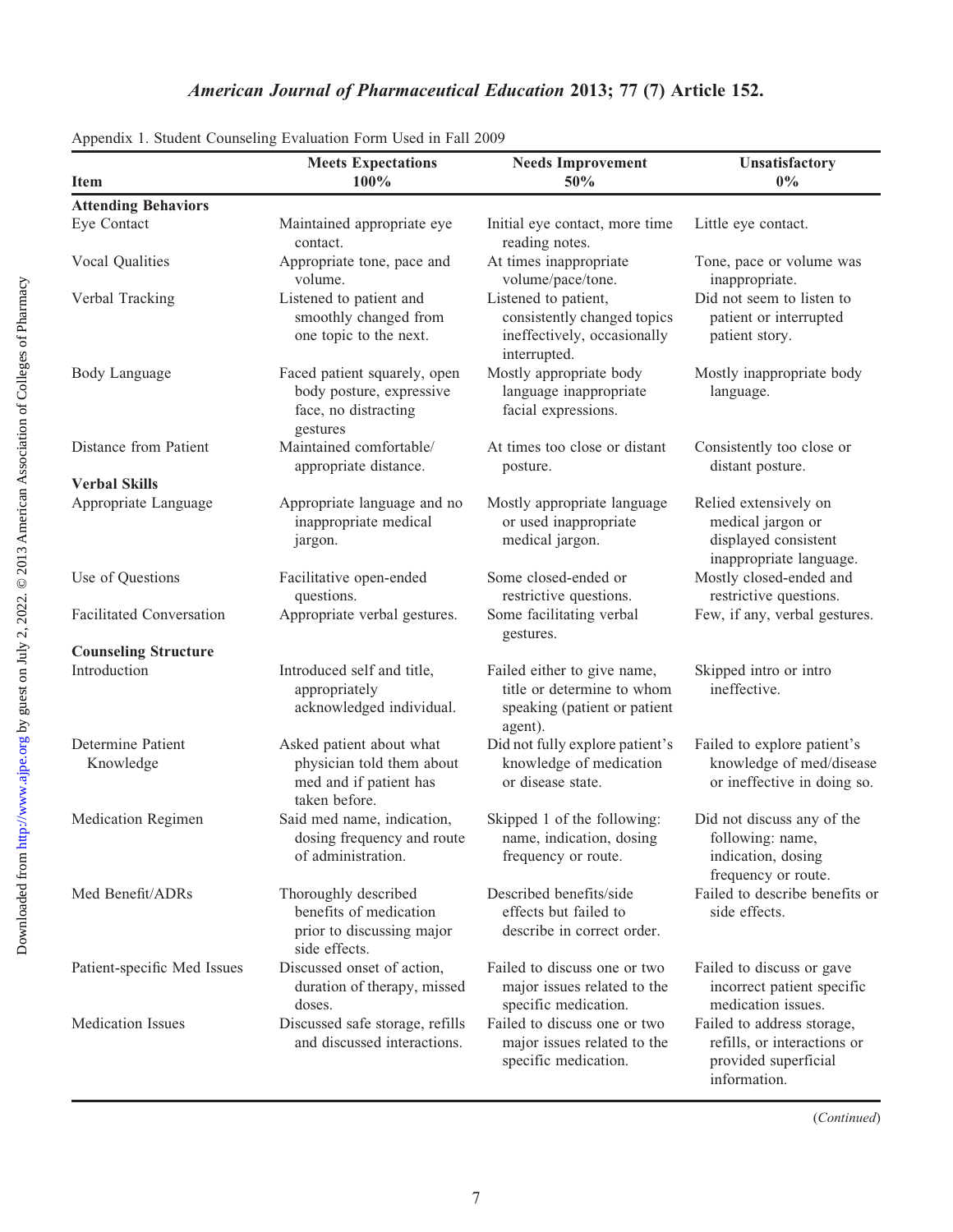(Continued)

| <b>Item</b>                 | <b>Meets Expectations</b><br>$100\%$                                                                  | <b>Needs Improvement</b><br>50%                                             | <b>Unsatisfactory</b><br>$0\%$                                                                      |
|-----------------------------|-------------------------------------------------------------------------------------------------------|-----------------------------------------------------------------------------|-----------------------------------------------------------------------------------------------------|
| Verifying Patient Knowledge | Verified patient<br>understanding: asked<br>patient to repeat key aspect<br>of information presented. | Used closed ended questions<br>to verify understanding.                     | Failed to verify patient<br>understanding.                                                          |
| Closing                     | Referred to written<br>information and repeated<br>name/contact information.                          | Failed to address written<br>information or provide<br>contact information. | Superficially closed did not<br>point out written<br>information or provide<br>contact information. |

Length of Counseling Session- Appropriate 4-5 minutes, under 3 or over 6 minutes 5 point deduction.